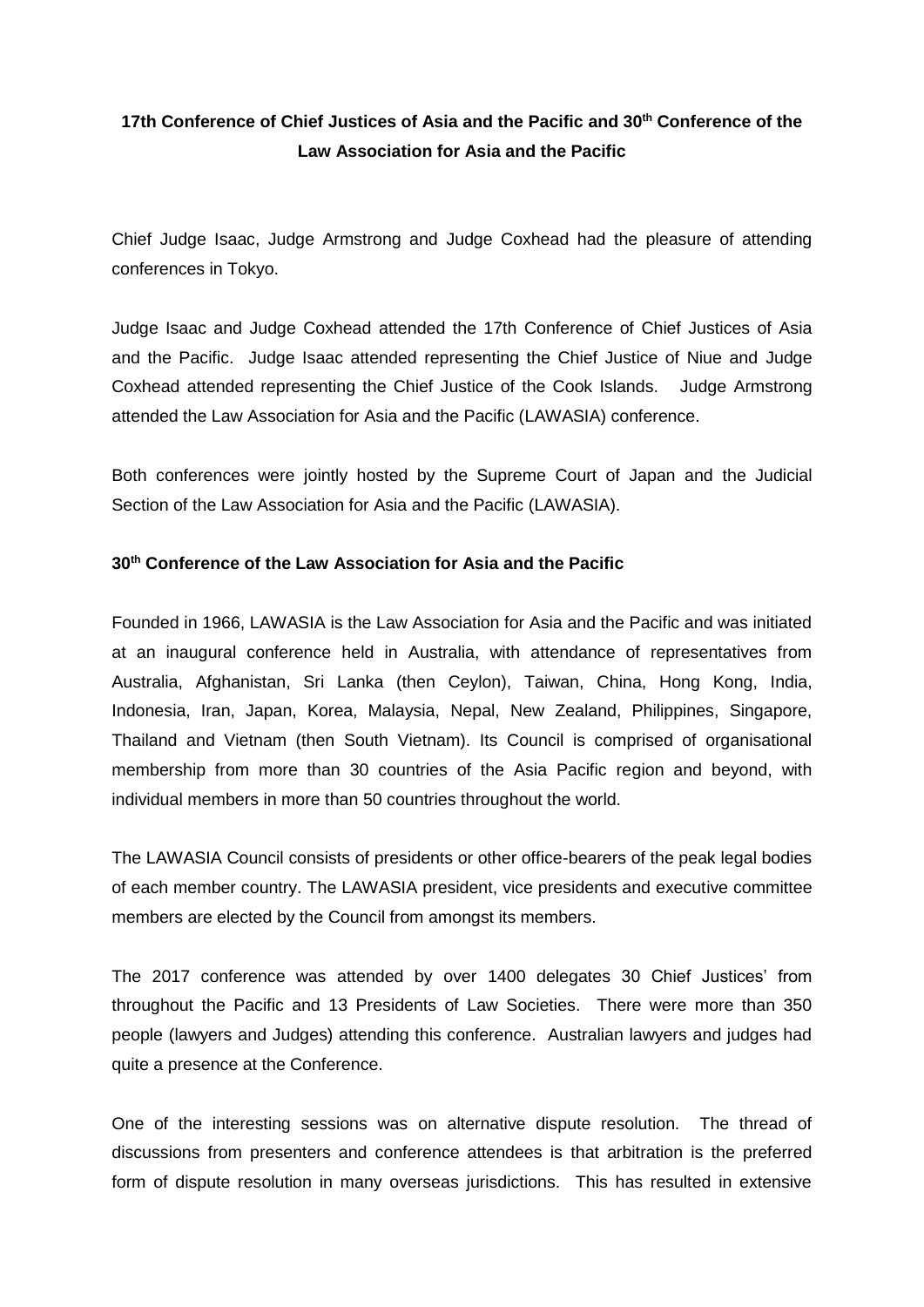development of arbitration provisions in statute and regulation. A number of countries have now incorporated into those regulations provisions which allow arbitrators to grant urgent interim relief such as an urgent interim injunction. They have effected this by amending the rules of arbitration in their country (a form of regulation) to provide for this. If an arbitration agreement in a contract refers to those rules, the arbitrator then has jurisdiction to grant binding interim relief. There are still enforcement issues with this process including the inability to bind third parties who are not privy to the arbitration agreement (such as banks where an order is sought freezing funds).

The highlight of the Conference was hearing from His Royal Highness, Naruhito, the Crown Prince of Japan, who opened the conference. The Royal family rarely make public appearances in Japan, and to have the Crown Prince open the conference was a great honour, to the extent that the MC had to keep telling the 1600 delegates in attendance not to stand every time he entered the room. The session on the independence of the judiciary and the rule of law was also very informative. We heard from the Hon T F Bathurst AC, Chief Justice of The Supreme Court of New South Wales, Mr Kohei Nasu, former Judge of Supreme Court of Japan, Mr Wenxian Zhang, Vice President of the China Law Society, the Hon Geoffrey Tao-li Ma GBM QC SC, Chief Justice of the Hong Kong Court of Final Appeal, Dato' Mah Weng Kwai, former Judge of Court of Appeal of Malaysia and Dr Oliver Stolpe, Senior Program Officer, Corruption and Economic Crime Branch, United Nations Office on Drugs and Crime. These presenters spoke on judicial independence and the rule of law and the issues they face in their country. This ranged from protections they are implementing in China to protect lawyers to allow them to prosecute cases without being persecuted by the State, to the unfair reporting of judicial decisions in general and social media in Hong Kong, and to corruption amongst the judiciary in Malaysia where (apparently) lawyers have been known to turn up to Court with bags of money.

## **17th Conference of Chief Justices of Asia and the Pacific.**

This was the 17th Conference of Chief Justices of Asia and the Pacific. The conference is held every two years and always in conjunction with the LAWASIA Conference. In all there were 34 Chief Justices (or representatives).

This year's conference was attended by Chief Justices (or their representatives) from Afghanistan, Australia, Bangladesh, Bhutan, Brunei Darussalam, China, Cook Islands, Fiji, French Polynesia, Guam, Hong Kong, Japan, Korea, Macau, Malaysia, Marshall Islands, Myanmar, Nepal, New Caledonia, New Zealand, Niue, Pakistan, Palau, Papua New Guinea,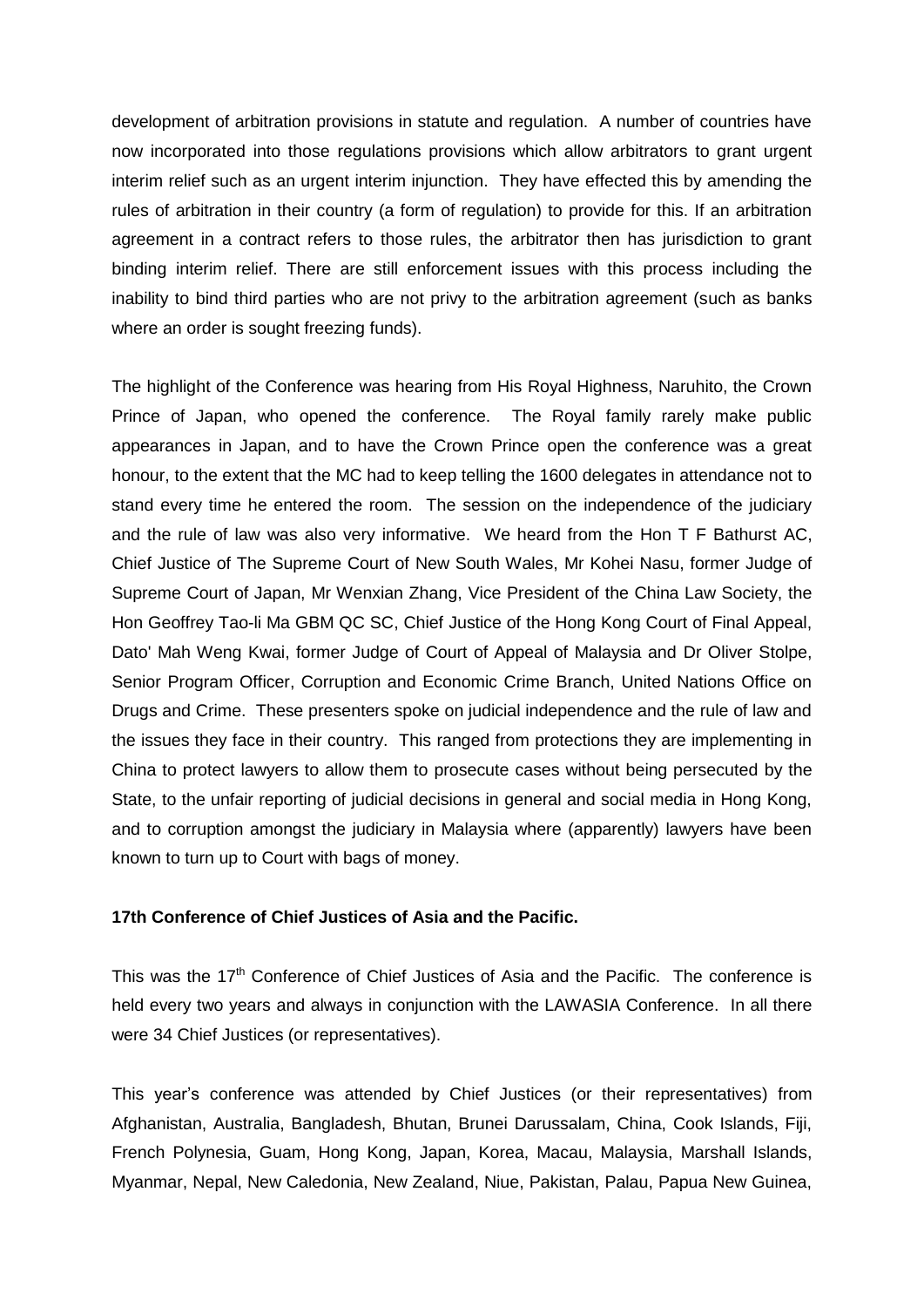Qatar, Russia, Samoa, Singapore, Solomon Islands, South Africa, Sri Lanka, Thailand, Timor-Leste, Tuvalu, Vanuatu, and Vietnam.

The Chief Justices and Judges and their delegations attended the opening ceremony and first session of the LAWASIA Conference session at the New Otani Hotel. Several Justices/Judges also presented at the LAWASIA Conference. All other sessions of the Chief Justices Conference were held at the Supreme Court of Japan.

While a number of the sessions were not directly relevant to our work in the Māori Land Court, all sessions were interesting and had aspects which made you think about the work we do and how we do our work.

It was fascinating and sometimes astonishing to hear some of the comments of Chief Justices from context and systems so very different from the system we have. The rep for the Chief Justice of Pakistan made the comment that their judiciary has made a major move this year in that they now publish their decisions. The Chief Justice of Russia spoke about their Supreme Court's role in drafting and promoting legislation – while still being independent of the legislator. The Chief Justice of Thailand spoke about the "important proactive" role the judiciary takes in working with the executive and legislative branches to solve legal issues.

One of the interesting sessions was on "Enhancing Public Trust in the Courts". The three presenters Hon Susan Kiefel AC (Chief Justice of Australia), Zhou Qiang (Chief Justice of the People's Republic of China and President of the Supreme People's Court) and Assoc. Prof., Dr. Nguyen Hoa (Secretary of the Central Party Committee and Chief Justice of Vietnam) providing contrasting presentations.

The Chief Justice of Australia explained how the Australian High Court's website was a central focus in the Court's early attempts to educate the public about the Court's role. The website was substantially upgraded in early 2011 and now provides:

- **■** Judgments;
- one page summaries of all decisions except decisions by judge alone;
- **■** transcripts of oral argument;
- summaries of pending cases;
- public access to the parties' written submissions in upcoming cases. The parties are obliged to certify whether the submissions are suitable for the internet. Accessing the